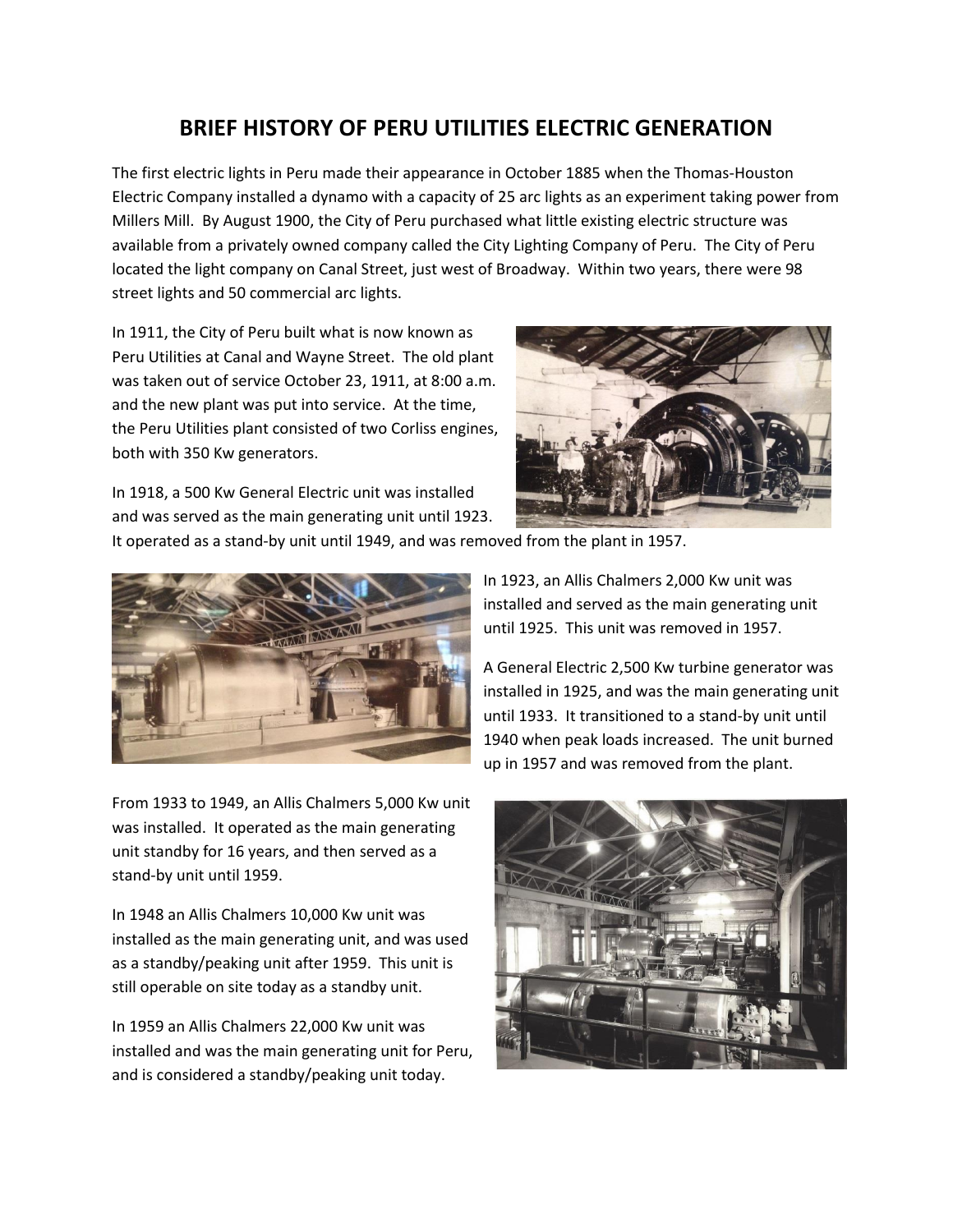Peru Utilities interconnected with Public Service Indiana to meet the growing load demands in 1968. The Peru power plant was generating 24 hours a day, seven days a week, but supplemented demands through PSI's supply.

In 1983, Peru Utilities became a full-requirements purchaser of wholesale electricity from the Indiana Municipal Power Agency. As an IMPA member, Peru purchased all of its electricity from IMPA. Peru also supplemented IMPA's supply of electricity on the grid by generating 24 hours a day, for which Peru was reimbursed generously.

On January 25, 1984, Peru Utilities moved its offices from East Third Street to a newly built facility at 335 E. Canal Street, which is the current location of administrative offices for Electric Division, Engineering, Customer Service and Management.



A turbine overspeed incident damaged the 12,500 Kw unit in 2006 causing significant damage. The unit was out of service for well over a year as it was being rebuilt off site. It was redesigned during the rebuild for efficiency.

Economic factors related to the price of power and aging equipment prompted the Peru plant to adjust its generation status to standby by 2006, powering up when the demand price of power exceeded the Peru plant's cost to generate. The Peru Utility was reimbursed by IMPA for its capacity to generate, and still represented a

valuable asset to the Utility and the City of Peru. IMPA's capacity payments at that time totaled \$3.8 million. The Utility's overall power bill was reduced by that amount, so Peru's ratepayers benefitted significantly from the power plant's operations.

However, by 2009, the Peru plant was only actually generating a few days each year. IMPA called for an adjustment in the capacity purchase agreement, and Peru's lucrative capacity reimbursements all but disappeared. Skilled journeyman turbine operators and maintenance staff were laid off so that the plant's operating expenses did not place a burden the Utility's rate payers. A handful journeyman operators were placed elsewhere in the Utility so that the plant could be operated, though only on a temporary or emergency basis.

Today, under a new agreement with IMPA, Peru's contract allows for no capacity reimbursement. Due to environmental restrictions and other economic factors, the Peru power plant rarely generates; and it is anticipated that the plant will be decommissioned by January 2016.